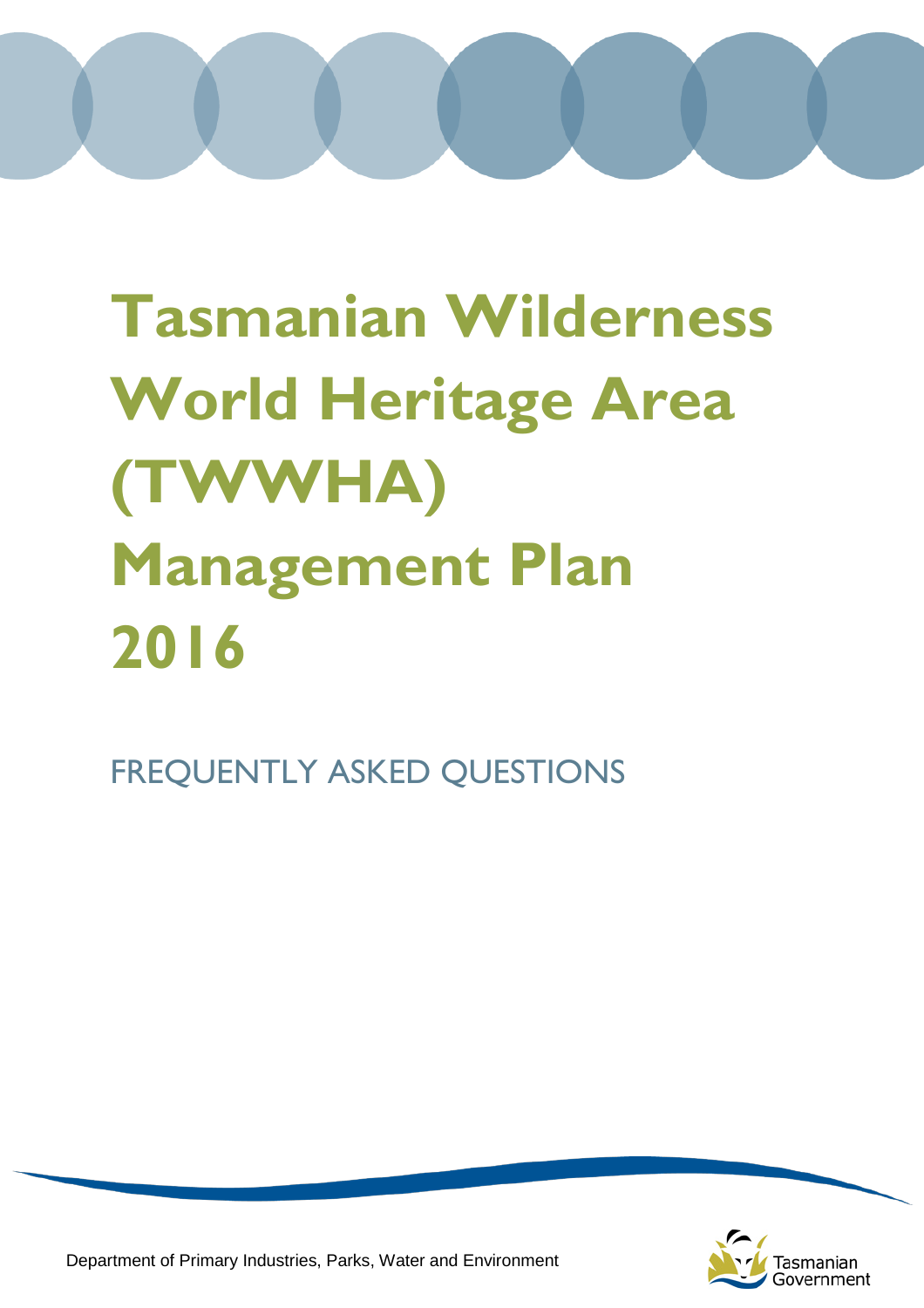### **Why do we need a new management plan?**

The area was managed in accordance with the 1999 TWWHA management plan. The plan was out of date and did not include recently added areas, in particular the areas added through the 2013 minor boundary extension. A new, contemporary plan was required to reflect current understanding of key management issues, to provide management direction for the additional areas and to provide certainty for stakeholders.

# **What consultation was undertaken to support the development of the draft Plan?**

A series of public meetings was held by the Project Team tasked with developing the new draft management plan across Tasmanian in November and December 2013. As part of this process, members of the public were encouraged to make informal written submissions. An extensive targeted consultation process was also undertaken involving key stakeholders identified by the Project Team, in addition to a range of individuals and organisations who came forward and wished to be involved. The Project Team also undertook a separate engagement process with the Tasmanian Aboriginal community overseen by the team's Aboriginal Community Liaison Officer. Key Tasmanian Aboriginal stakeholder organisations and individuals were identified in consultation with the Tasmanian Government's Office of Aboriginal Affairs and were provided with the opportunity to engage with the process. Another series of public meetings was held during the representation period in 2015 to provide opportunities for members of the public to understand the process of making a representation and to explain the role of the representations in the preparation of the final management plan and to explain the content of the draft plan. The representations received on the draft plan formed a central role in the process of developing the final management plan.

# **Where does the Plan apply?**

Within the TWWHA are a variety of land tenures and not all of those tenure types can be subject to the plan. The statutory management plan will only apply to reserves managed by the Parks and Wildlife Service which make up the vast majority of the TWWHA (over 97 per cent). It cannot apply beyond the boundaries of that reserved land, however a Strategic Management Statement is included in the plan that provides details on the management of other tenures, including Tasmanian Government policy positions with respect to the management of unreserved public land, in particular, areas of Future Potential Production Forest Land in the TWWHA.

#### **How does it apply?**

The plan is a statutory plan, as the contents and the application of the plan are set out in legislation, the *National Parks and Reserves Management Act 2002,* and the plan will become a legal instrument following its approval under that Act. The Act requires the managing authority for the reserved land subject to the plan, which is the Director of National Parks and Wildlife, to manage the reserves in accord with the plan and to give effect to it.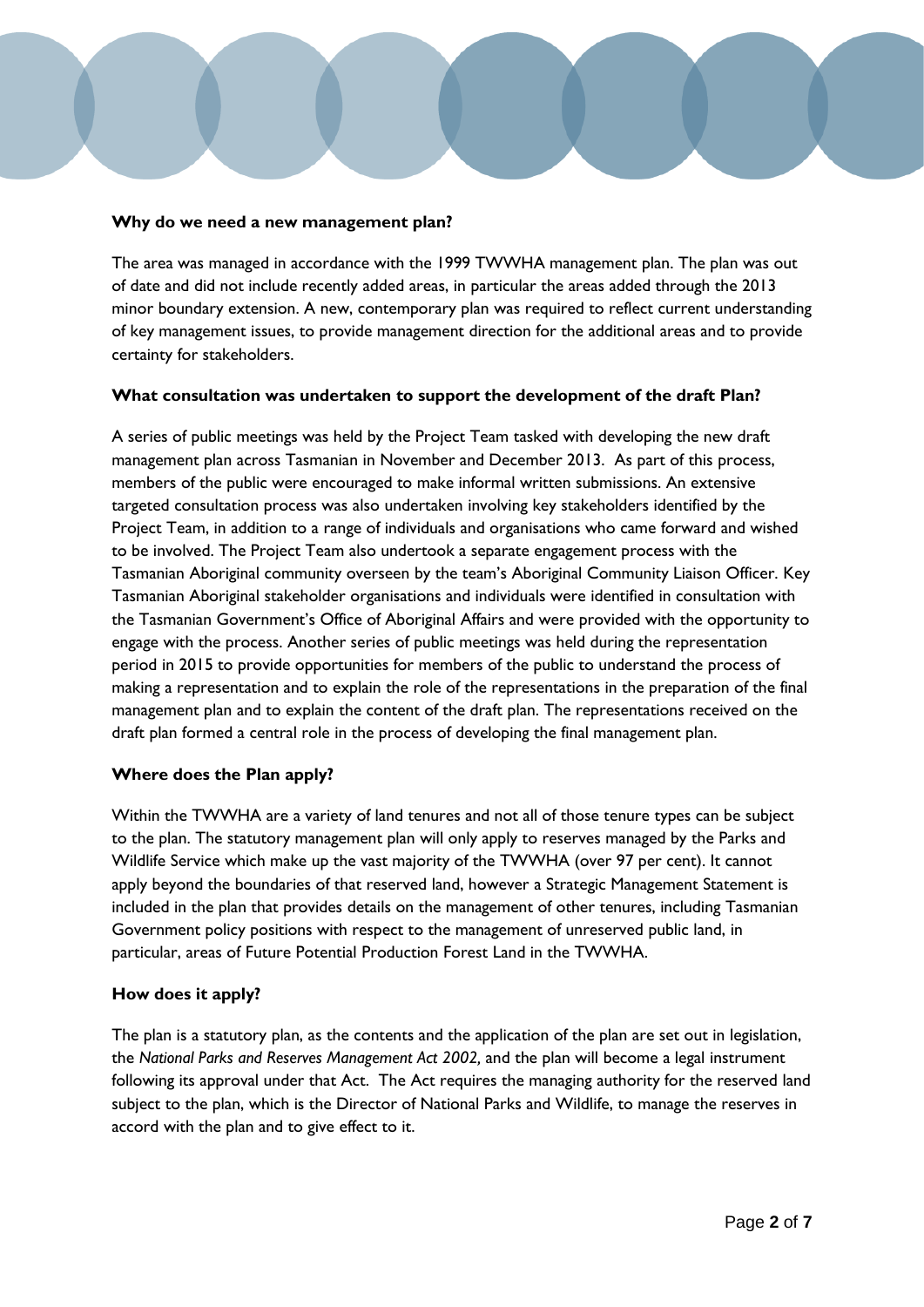# **What's in the plan?**

The plan is required to meet management objectives and obligations associated with each reserve type in the TWWHA and its overall status as a World Heritage Area. It identifies the cultural and natural values of the area, in particular those values that are recognised through the World Heritage listing as contributing to its Outstanding Universal Value. The plan identifies threats to those values and provides management recommendations and actions to mitigate those threats. The plan sets out management actions in support of the presentation of the TWWHA and community involvement in its management. The plan provides direction on a number of other areas of management such as fire management. The plan sets out what uses may occur and where they may occur, principally through the use of management zones and an associated Table of Use. The plan provides a framework for the systematic evaluation of management effectiveness.

### **What are the key changes in the new plan?**

The plan builds on the previous management plan and on the considerable work undertaken in the management of the TWWHA since its inception. The new plan uses the management zone and management overlay approach utilised in the previous plan and has much the same approach to many issues and the overall management of the area. There are, however some key changes in the new plan compared to the previous plan. These are:

- Cultural Heritage: This section of the plan has been greatly elevated in prominence within the structure of the plan in line with three of the seven World Heritage listing criteria relating to Tasmanian Aboriginal cultural values. The plan adopts a contemporary view of cultural heritage values and their management that recognises both the tangible and intangible values of the TWWHA as determined by Tasmanian Aboriginal people through the consultation undertaken in support of the plan. The plan prescribes a process to be undertaken to establish joint management governance arrangements for the TWWHA, recognition of the TWWHA as a cultural landscape and the establishment of a dual name to reflect the Aboriginal heritage of the area as well as the current recognition of its wilderness values.
- Air access: While the previous plan did allow for helicopter and float plane access, the opportunities for aircraft access to the TWWHA have been increased subject to a number of restrictions and prohibitions that ensure this opportunity is compatible the enjoyment of the area by other users.
- Built infrastructure: The plan allows for an increased opportunity for the use of built infrastructure both for management purposes and for commercial tourism operations. In particular the current prohibition on built infrastructure within the Southwest National Park has been lifted.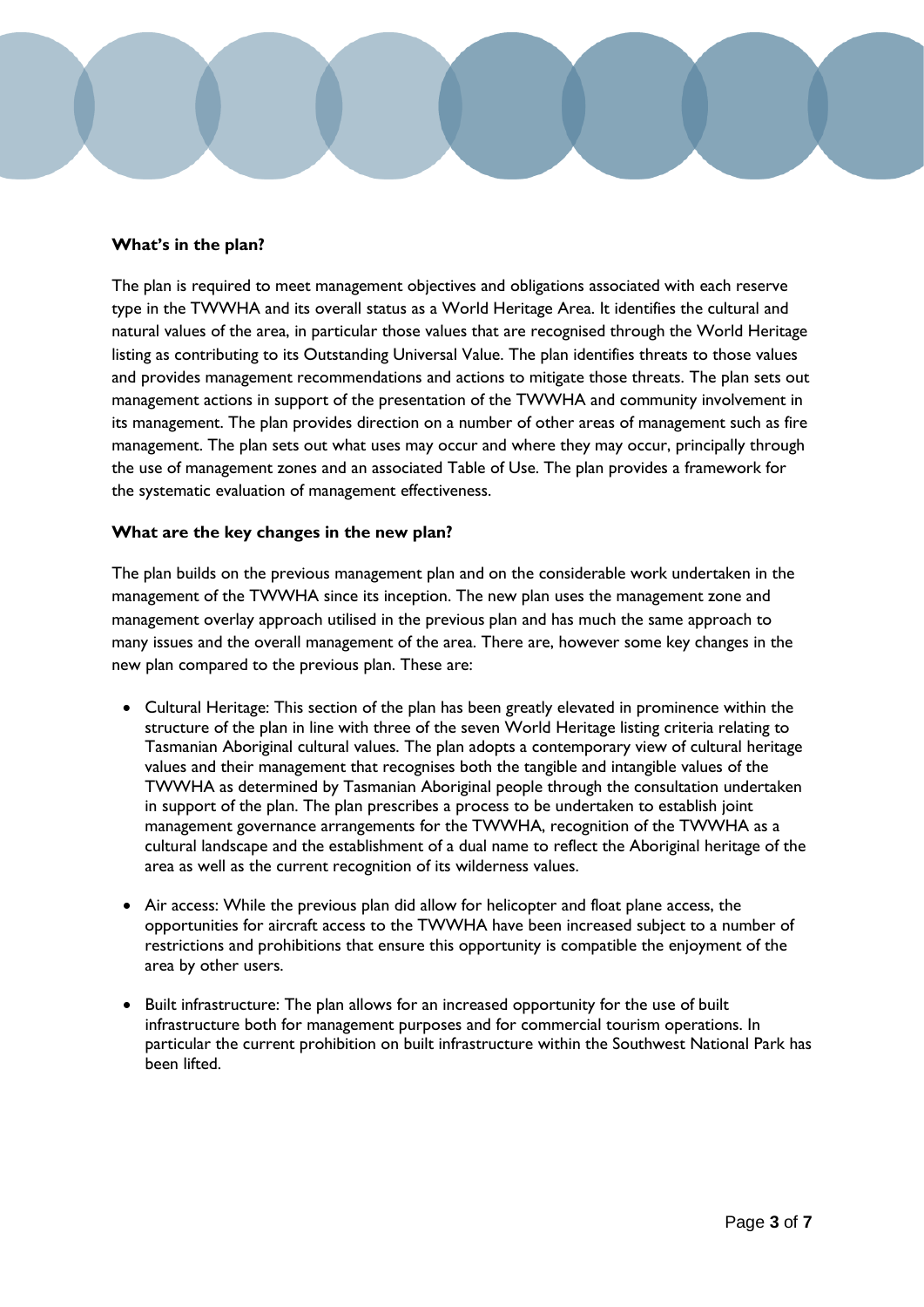- Tourism opportunities: In support of the Government's policy encouraging sensitive and appropriate tourism in the State's National Parks and reserves, the draft plan provides for increased opportunity for private investment in the presentation of the TWWHA and prescribes the development of a Tourism Master Plan to provide strategic guidance in the presentation of the TWWHA.
- Assessment and commercial tourism criteria: The plan prescribes additional strict criteria for assessment of activities in the TWWHA and specifically for commercial tourism proposals in the TWWHA.
- New issues: There are a number of new issues that have arisen that are addressed in the plan, particularly within the area of the 2013 minor boundary extension. Within this area is an extensive road network that will require a strategic approach into the future to determine its future use. Opportunities for presentation within this area will also need to be identified. Further work is required to identify the cultural values of this area and to develop effective management strategies for the protection of those values.
- Use and Development: The plan provides an extensive Table of Use to allow for users of the plan to clearly see where and under what circumstances various activities may occur. The Table of Use is used in conjunction with a series of maps showing the management zones and management overlays described in the plan.

# **How is the plan implemented?**

The Parks and Wildlife Service (PWS) will be responsible for the operational implementation of the plan on a day to day basis. The PWS will be required to manage the TWWHA in accordance with the provisions of the plan. The plan is intended to allow for an adaptive approach to management: it provides for performance criteria against the management actions provided in the plan that will allow the PWS to track management performance.

# **What provisions are in place to ensure that the activities allowed for in the plan are sensitive and appropriate to the values of the TWWHA?**

It is important to note that, in permitting certain activities to occur, the plan is simply providing for that opportunity. Proposals will be required to undergo one or more approval processes. Those processes will determine if the proposal is consistent with the protection of the areas values and meets any relevant legislation. Should a proposal be approved under those processes, it is likely that a set of conditions will be applied to the operation and, if applicable, to the construction of infrastructure.

# **Why does the plan allow for tourism infrastructure inside the TWWHA rather than beyond the boundaries?**

It is expected that the majority of tourist and visitor infrastructure will continue to be provided at the boundaries of the TWWHA and in major visitor nodes such as the visitor centre area in the Mt Field National Park. The provision of opportunities in the plan for both commercial and public tourist and visitor infrastructure within the TWWHA recognises that sensitive and appropriate infrastructure can potentially be accommodated within the TWWHA without compromising the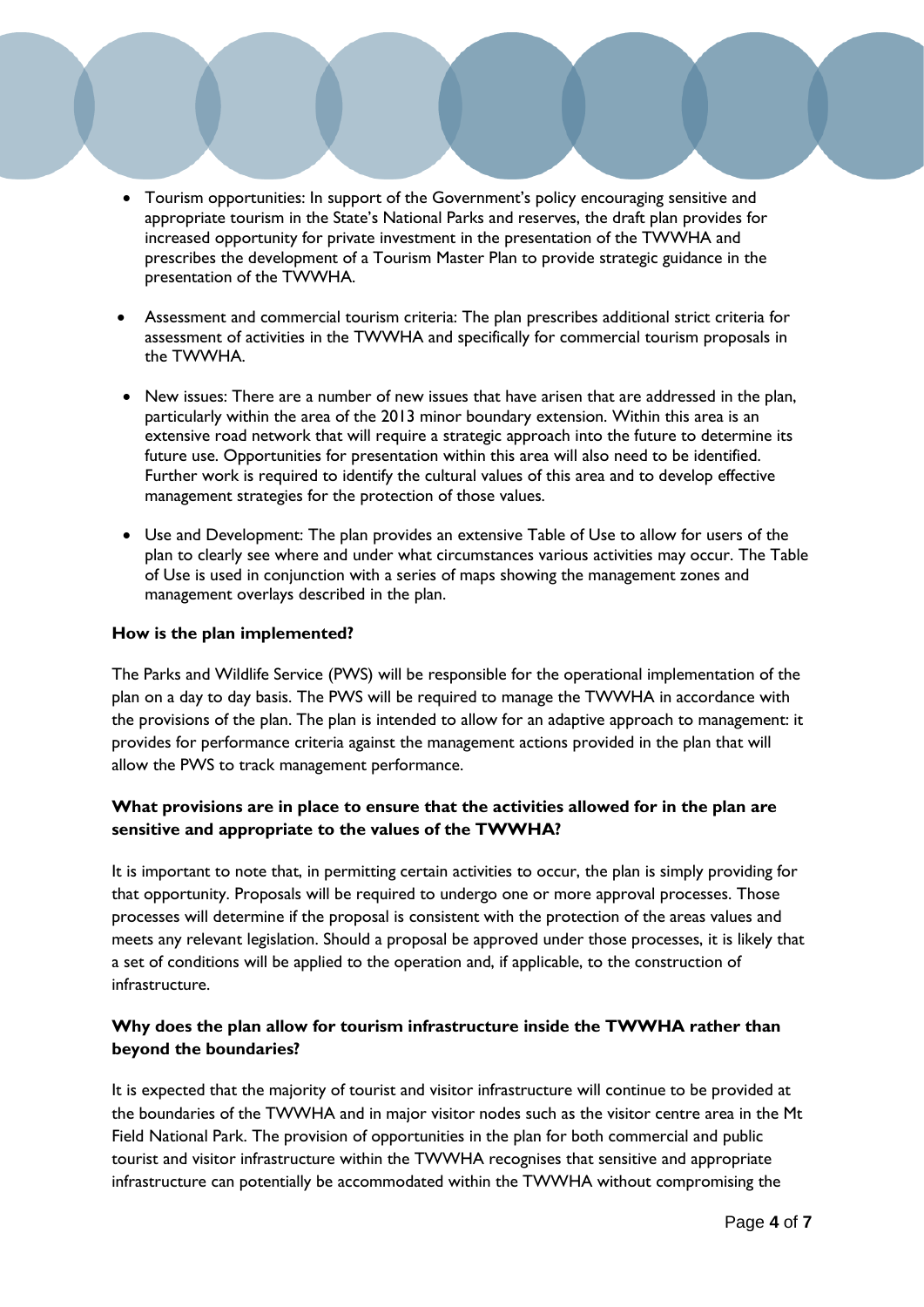area's values. Any proponents seeking to utilise those opportunities will be required to demonstrate this through the relevant approval processes that would apply to any specific proposal.

#### **How does the Expressions of Interest process relate to the management plan?**

The Expressions of Interest (EOI) process is a new process to implement the Government's policy of promoting sensitive and appropriate development in the state's national parks and reserves. The EOI process provides opportunities within Tasmania's natural areas for new tourism experiences that also contribute to the conservation of the natural environment. The *National Parks and Reserves Management Act 2002* requires commercial activities and infrastructure within reserves to be subject to a licence or lease granted by the Minister. In granting any lease or licence the Minister must have regard to the management plan. A number of proposals in the TWWHA have been assessed, with successful proponents invited to provide more detailed information in support of an assessment as part of consideration for the granting of a licence or lease. Most of those proposals were permitted under the previous plan. The EOI assessment process is the basis on which those proposals have been permitted under the new plan to undergo the assessment processes that apply.

#### **How is fire management dealt with in the plan?**

The PWS has considerable experience in fire management across reserved land and in other tenures and has developed highly regarded systems that allow for a risk management and strategic approach that considers sometimes competing priorities in planning for and responding to fire. The PWS has developed a risk assessment model and associated Regional Strategic Fire Management Plans. They allow for fire planning and operations to be based on actual risk rather than perceived risk and allow for adaptive management over time as new information comes to light and in response to ongoing review of fire planning and operations. The PWS also has developed fire management and planning policies and procedures. In addition to management of cultural and natural values, the PWS, as land manager, has additional responsibilities under both the *Fire Service Act 1979* and common law and has entered into a number of cross agency and tenure fire management procedures and protocols.

For this reason the management plan does not seek to impose rigid prescriptions in this dynamic area of management over and above a well-developed system that is regarded as very effective. The plan identifies key areas of ongoing research into planned burns for the protection of values, the impact of climate change on fire management and the protection of values, the improvement of the treatment of cultural values in the risk assessment model, improved communications with stakeholders and the general public on fire management, development of a visitor safety plan, and the development of a holistic fire plan for the TWWHA, which will consolidate all aspects of fire management into a single document. The approach to fire management in the plan also incorporates outcomes of the review of the 2016 fire season.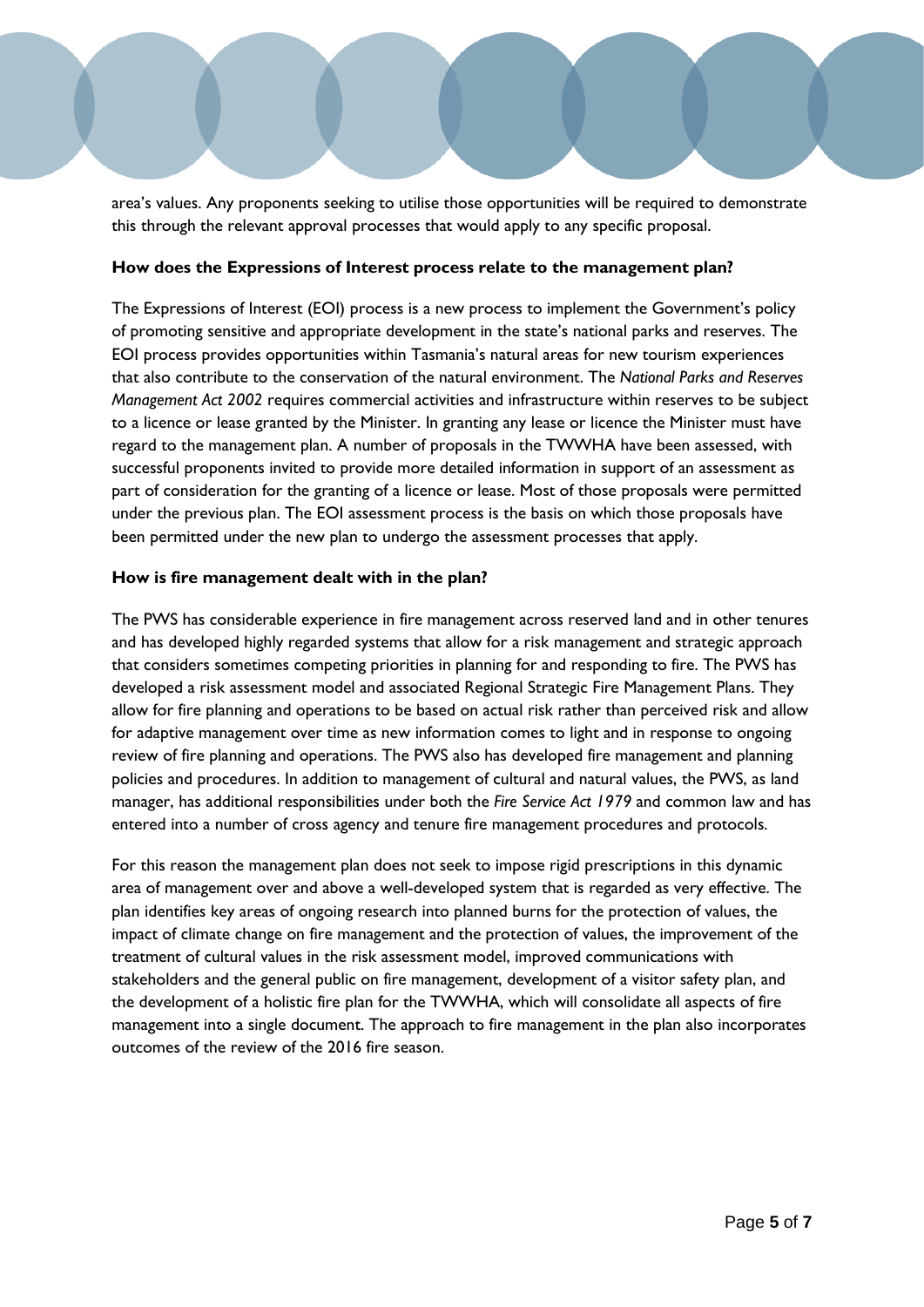# **How are boundary issues with private land addressed in the plan?**

The areas added to the TWWHA in the 2013 minor boundary extension resulted in an increase in the number of private properties that share a common boundary with the TWWHA, although many properties will not necessarily share a common boundary with the area of the TWWHA subject to the statutory management plan. The plan puts into place a number of strategies designed to provide a framework for communication between property owners and the Parks and Wildlife Service and to allow for the development of mutually beneficial and practical responses to boundary issues as they arise. The implementation of those strategies could form a model for those areas outside of the plan boundary. The management plan does not and cannot impose any additional obligations on neighbouring private property owners beyond those normally expected of any neighbour.

# **How does the plan provide for the inclusion of local communities in management of the TWWHA?**

The plan explicitly acknowledges the importance of the TWWHA to local communities and the connections that many people have with it. Community involvement in its management is a key objective and the plan also recognises that the TWWHA should play an important role in the social and economic life of local communities. The plan requires consideration of local benefit in management decisions, including procurement, and implements a Communications Strategy that considers the needs of local communities. The plan provides for ongoing support to local community organisations and provides for a mutual process to allow for community involvement in management. The role of WILCARE Inc as the principal organisation facilitating community involvement is supported through the plan.

# **Won't increased development and the use of aircraft to access the more remote areas of the TWWHA pose a biosecurity risk?**

The TWWHA is largely free from introduced plants and animals and retaining or improving this status is critical for the ongoing protection of its cultural and natural values as the dispersal of pests, weeds and pathogens is a major risk to those values. There is a direct relationship between the conservation and protection of cultural and natural values and the value of the TWWHA as a tourism drawcard for the State. If those values are diminished, the value of the TWWHA as a destination will also diminish.

Tourism activities and developments and air access within the TWWHA are regulated activities. They require the granting of a licence or lease and will be required to undergo an assessment process. That assessment process will consider any issues related to biosecurity and will identify what conditions or requirements will be required for a specific proposal to ensure that any biosecurity risk is avoided or minimised. From this perspective unregulated activities are more likely to have a greater biosecurity risk.